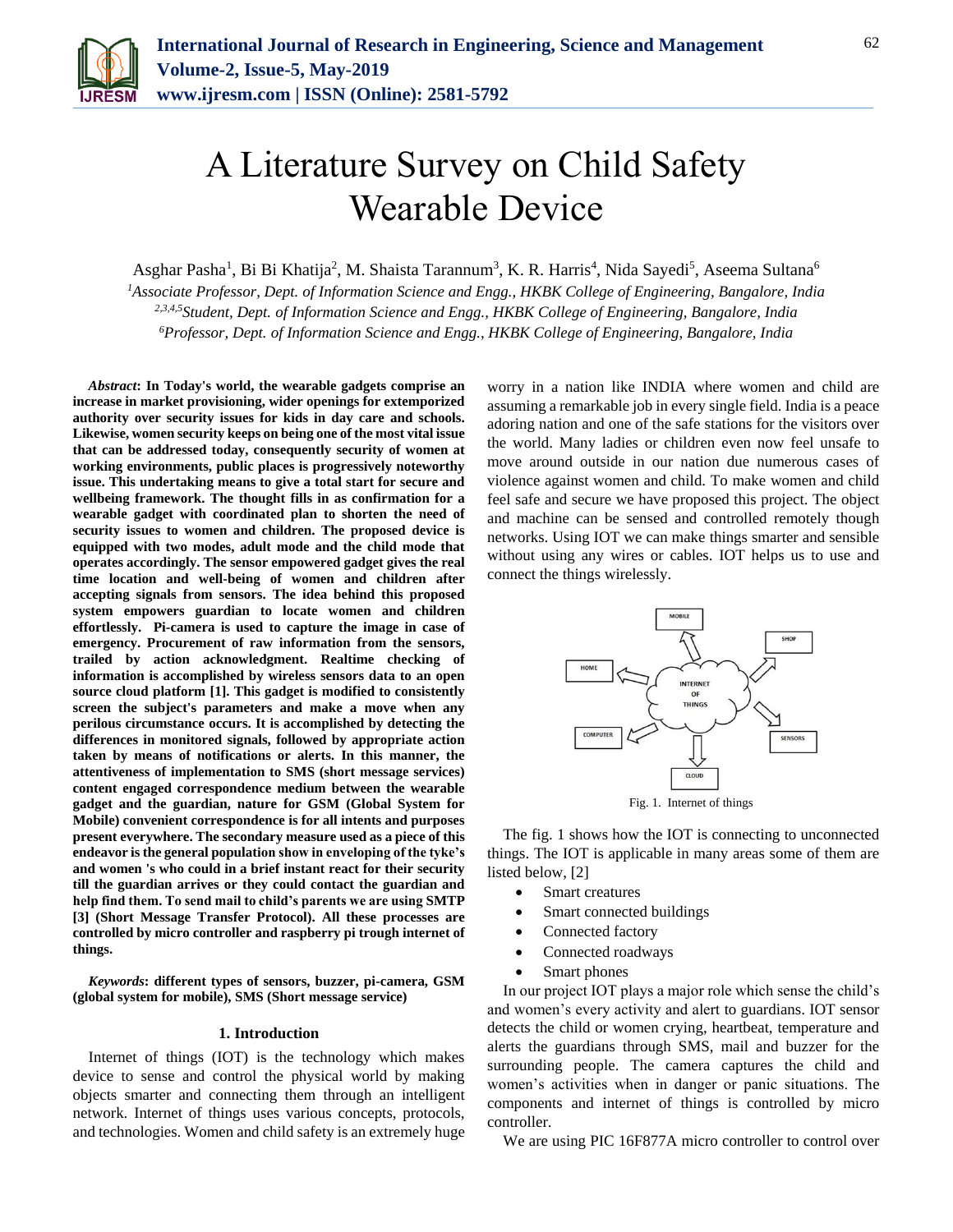

all system and IOT. RPI3(Raspberry Pi 3) is used to connect to internet of things, sounds, buzzer, mail, SMS, emergency switch, mode switch. All these things are connected to battery to supply the power. RPI is credit card sized computer that plugins into a computer monitor or TV, and uses a standard keyboard and mouse. It is a capable little device that enables people of all ages to explore computing, and to learn how to program in languages like python, C, C++, Java. IOT is used for smart city and smart home to benefit the people. Smart automation method is implemented in this project to get alerts of women and child's activities and for the purpose of security through IOT developed.

| Table 1                         |                  |                       |
|---------------------------------|------------------|-----------------------|
| Existing versus proposed system |                  |                       |
| Features                        | Previous System  | Proposed System       |
| Connectivity                    | Bluetooth 4.1    | Wi-Fi                 |
| Hardware                        | Arduino          | Raspberry pi 3        |
| <b>Health Monitoring</b>        | Not monitoring   | Monitoring present    |
| Camera                          | Not present      | Present               |
| Power Supply                    | Battery life low | Enhanced battery life |

#### **2. System design and architecture**

In this busy world parents have no much time to take care of their babies and women have no much time to take care about themselves so, the world is moving towards smart technology through internet of things. In our project we are implementing and developing adults and child security using IoT [6]. Here, we mainly concentrate on temperature, heartbeat, crying, alerting guardians through smart phone using IoT with the help of raspberry Pi. The architecture is shown in fig. 2.



Fig. 2. Architecture diagram

All IoT sensors have analogue ports and they give output as Analog. In order to interface analog values to raspberry Pi Analog to Digital conversion is used. Analog to Digital is a modulation and demodulation process. The different sensors used are Temperature sensor, Heartbeat sensor, Accelerometer and sound sensor. Temperature sensor give values in terms of voltage to IC as 0.35 etc. Heartbeat sensor gives values in terms of pulse PIC microcontroller act as a counter to count Heartbeat rate. Sound sensor gives analog values. Some threshold is set whenever the external value crosses the threshold. It will detect as child/ women is crying. Accelerometer detects position depending on the coordinates. It gives result in form of X, Y and Z values. All these values from various sensors are analog

values, they cannot be interfaced directly with Raspberry pi. So, Analog to Digital microcontroller is used i.e. PIC 16F877A that converts analogue values to digital form. All these values from various sensors are sent to PIC microcontroller that does all A-D conversions. Finally, the converted values/information are sent by serial communication by single wire to Raspberry pi3. Raspberry pi3 collects all data from PIC controller and upload it to server. Server used is thing speak cloud. That could be used to monitor health and safety of child/women. The device has two modes. Child mode and women mode. One can easily set the mode to 0 or 1. 0 is child mode and 1 is women mode. The system has lithium ion battery which is used for power supply with minimum discharge rate. It also has pi camera that is used to capture image of the people in front or the situation. There is an emergency switch which can be pressed manually either by child or women. When an emergency switch is pressed buzzer is activated which is used to alert nearby people so that they can come to the child/women rescue. Depending on the conditions set parents/guardian are notified via SMS and e-mail. SMS through Twilio could be sent along with details of temperature. Heartbeat rate and position of the ward. Email is also sent simultaneously along with the images and other data. Location is also sent in both SMS and e-mail with longitude and latitude values to parent/guardian.

#### **3. Requirements**

#### *A. Hardware requirements*

The various hardware components used in our system are listed below.

- Raspberry Pi 3
- PIC 16F877A
- Heartbeat Sensor
- Temperature Sensor
- Sound Sensor
- Accelerometer
- Emergency Switch
- Buzzer
- Pi Camera
- Battery

#### *B. Raspberry Pi 3*

Raspberry Pi 3 is neither a microchip nor a microcontroller, really it is a solitary board PC which contains a SOC (System On Chip - has multicore processor, GPU, ROM, I/O Peripherals inside it.), DDR RAM memory, Ethernet port, USB have, small scale HDMI on it. Raspberry Pi don't comprise of an inbuilt fixed disk, yet this will utilize a Secure Digital card for start-up and consistent capacity with the Model B+ utilizing a Micro SD.

Coming up next are the ports on the Raspberry Pi board and a portion of their uses. The ports may similarly be used for unexpected purposes in comparison to record underneath.

*USB:* Mainly utilized for peripherals like Keyboard,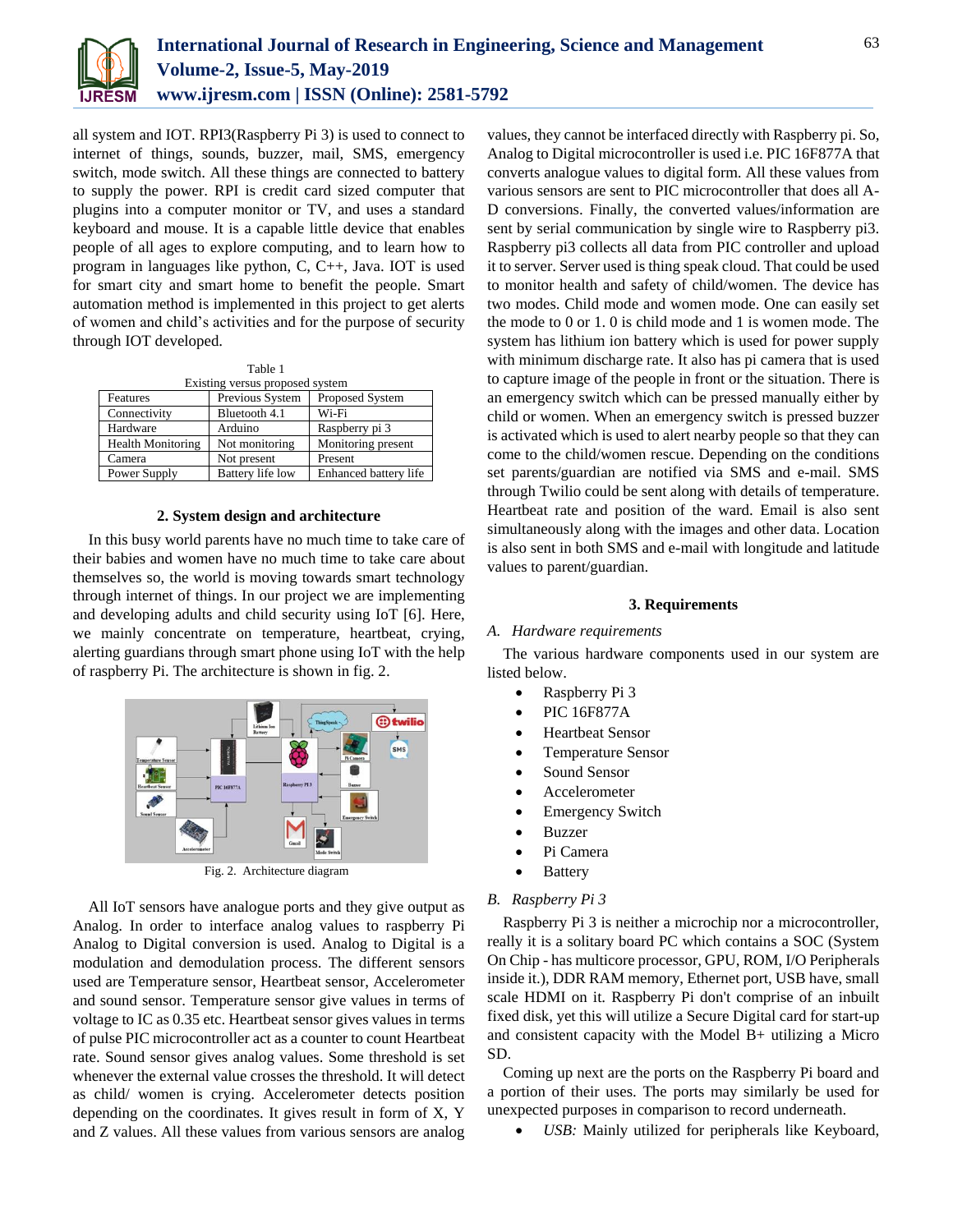

mouse and a Wi-Fi Adapter. A controlled USB center point can be associated and be extended.



Fig. 3. Raspberry Pi 3

- *HDMI:* This is the High Definition Multimedia Interface [HDMI] and is use to associate with a Display unit like TV or Monitor or some of the time a projector
- *Stereo Audio:* Audio associations utilizing a 3.5 mm jack
- *SD Card:* SD card is utilized as a boot gadget and furthermore relentless capacity. More stockpiling can be connected to the USB
- *Micro USB:* The miniaturized scale USB port is utilized for providing energy to the unit
- *CSI Connector:* CSI [Camera serial Interface] is utilized for associating a camera to the unit
- *Ethernet:* Used for interfacing with a system utilizing a system link
- *DSI Connector:* DSI [ Digital serial Interface] is utilized for associating a LC

## *C. PIC 16F877A*

The PIC microcontroller PIC16F877A shown in fig. 4 is a standout amongst the most prestigious microcontrollers in the business. This controller is exceptionally helpful to utilize, the coding or programming of this controller is additionally simpler. One of the principle preferences is that it very well may be compose delete whatever number occasions as could be expected under the circumstances since it utilizes FLASH memory innovation. It has a complete number of 40 pins and there are 33 pins for input and output.



PIC16F877A discovers its applications in an enormous number of gadgets. It is utilized in remote sensors, security and wellbeing gadgets, home computerization and in numerous modern instruments. The expense of this controller is low and

it's taking care of is likewise simple. It's adaptable and can be utilized in zones where microcontrollers have never been utilized as in coprocessor applications and clock capacities. The pin diagram is given below in figure 5.



Fig. 5. Pin diagram of 16F877A

As it has been mentioned before, there are 40 pins of this microcontroller IC.[8]

- 4 pins are used for power supply.
- 2 pins are used for crystal oscillator.
- 1 pin is for memory clear.
- Remaining 33 pins are for general purpose input and output.
- There are 5 ports present in this microcontroller.
- 1. Port A: A/D Converter inputs.
- 2. Port B: External interrupt inputs.
- 3. Port C: Serial port, Timer I/O.
- 4. Port D: Parallel slave port.
- 5. Port E: A/D Converter inputs.

## *D. Heartbeat Sensor*

Heart beat sensor shown in fig. 6 is expected to give automated yield of warmth beat when a finger is determined to it. Exactly when the heart beat locator is working, the beat LED flashes as one with each heartbeat. This mechanized yield can be related with microcontroller authentically to evaluate the Beats Per Minute (BPM) rate. It deals with the rule of light regulation by blood course through finger at every heartbeat.



Fig. 6. Heartbeat sensor

*E. Temperature sensor*



Fig. 7. Temperature sensor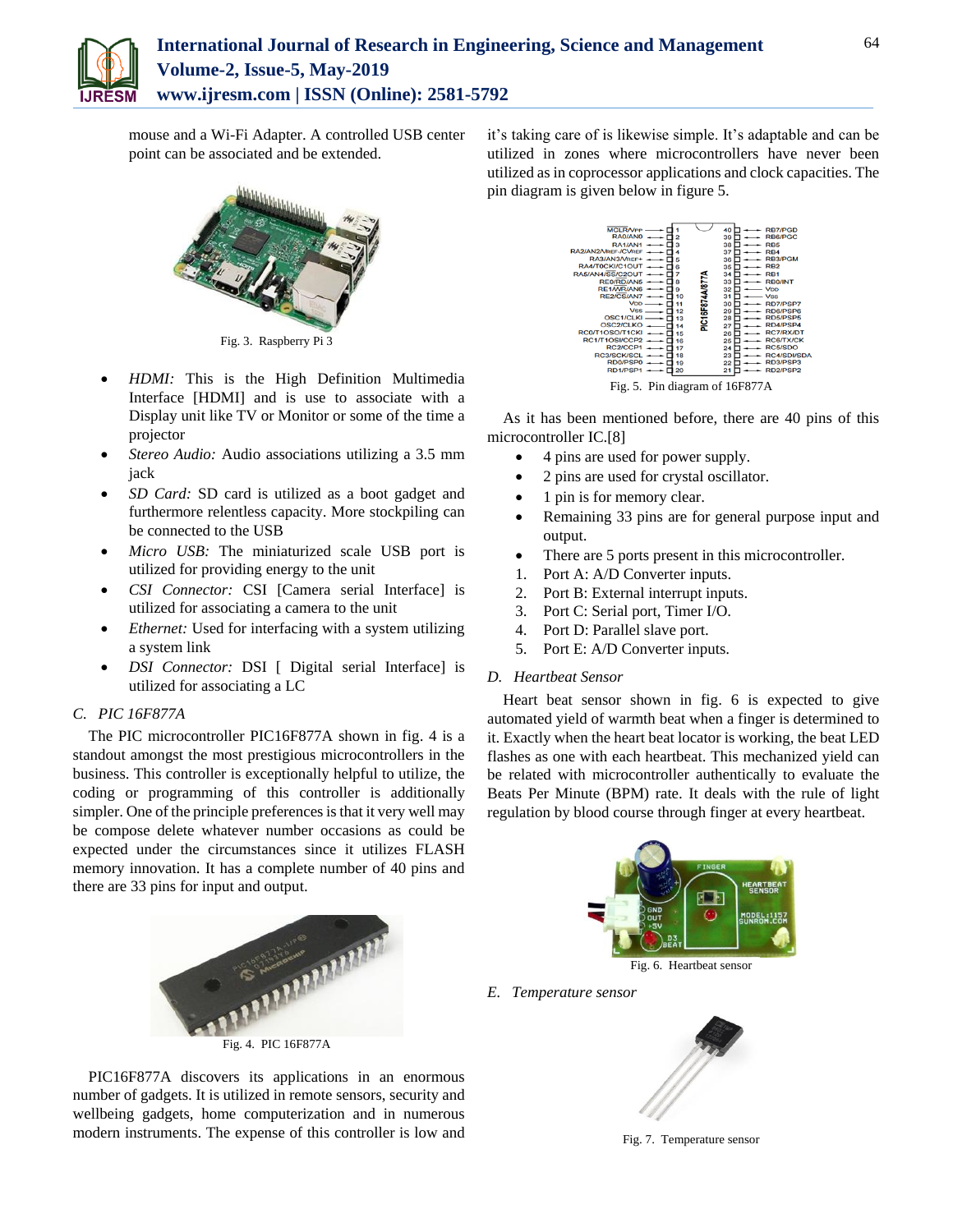

Temperature sensor shown in fig. 7 is utilized to gauge the measure of warmth vitality that permits to distinguish a physical change in temperature from a specific source and changes over the information for a gadget or client.

#### *F. Sound sensor*

The sound sensor module shown in fig. 8 gives a simple method to recognize sound and is commonly utilized for distinguishing sound power. It utilizes a mouthpiece which supplies the contribution to an amplifier, peak detector and buffer. At the point when the sensor recognizes a sound, it forms a yield flag voltage which is sent to a microcontroller then performs essential preparing.



Fig. 8. Sound sensor

## *G. Accelerometer*

Accelerometer shown in fig. 9 is a transducer that is utilized to measure the physical or quantifiable quickening experienced by an article because of inertial powers and changes over the mechanical movement into an electrical yield. It is characterized as rate of progress of speed regarding time.



Fig. 9. Accelerometer

## *H. Emergency switch*

The switch shown in fig. 10 can be operated manually and automatically. In case of manual, whenever the child/woman feels that they are in danger, they can press the switch so that the buzzer is activated. The automatic operation of the switch happens when the values for temperature, heartbeat, sound and position varies from normal conditions.



Fig. 10. Emergency switch

## *I. Pi Camera*

The Pi camera module in fig. 11 is a versatile light weight camera that underpins Raspberry Pi. It communicates with Pi utilizing the MIPI camera serial interface convention. It is ordinarily utilized in picture handling, AI or in reconnaissance frameworks. The module comes alongside a strip link, this link must be associated with the CSI (Camera Serial Interface) port of the Pi.



*J. Software requirements*

*1) Raspbian Stretch (Operating System)*

Raspbian is a computer operating system built specially for Raspberry pi and the terminal is shown in fig. 12.

- Raspbian stretch is one version of Raspbian.
- It can be used for all versions of Raspberry Pi.
- It is a recommended Software.





Fig. 12. Raspbian pi terminal

- *2) Thing Speak*
	- Thing speak is an internet of Things Platforms to collect and store sensor data in the cloud. Fig. 13 gives as an idea of how data is updated in the cloud and the analysis done in [4].
	- Sensor data is sent to the Think speak cloud through the Raspberry Pi.
	- The sensor values are stored in Thing speak and can be used for analysis whenever required.
	- The guardian or the parent are able to see the temperature, heartbeat values remotely by accessing Think speak account.



Fig. 13. Sensor data updated to Thing Speak cloud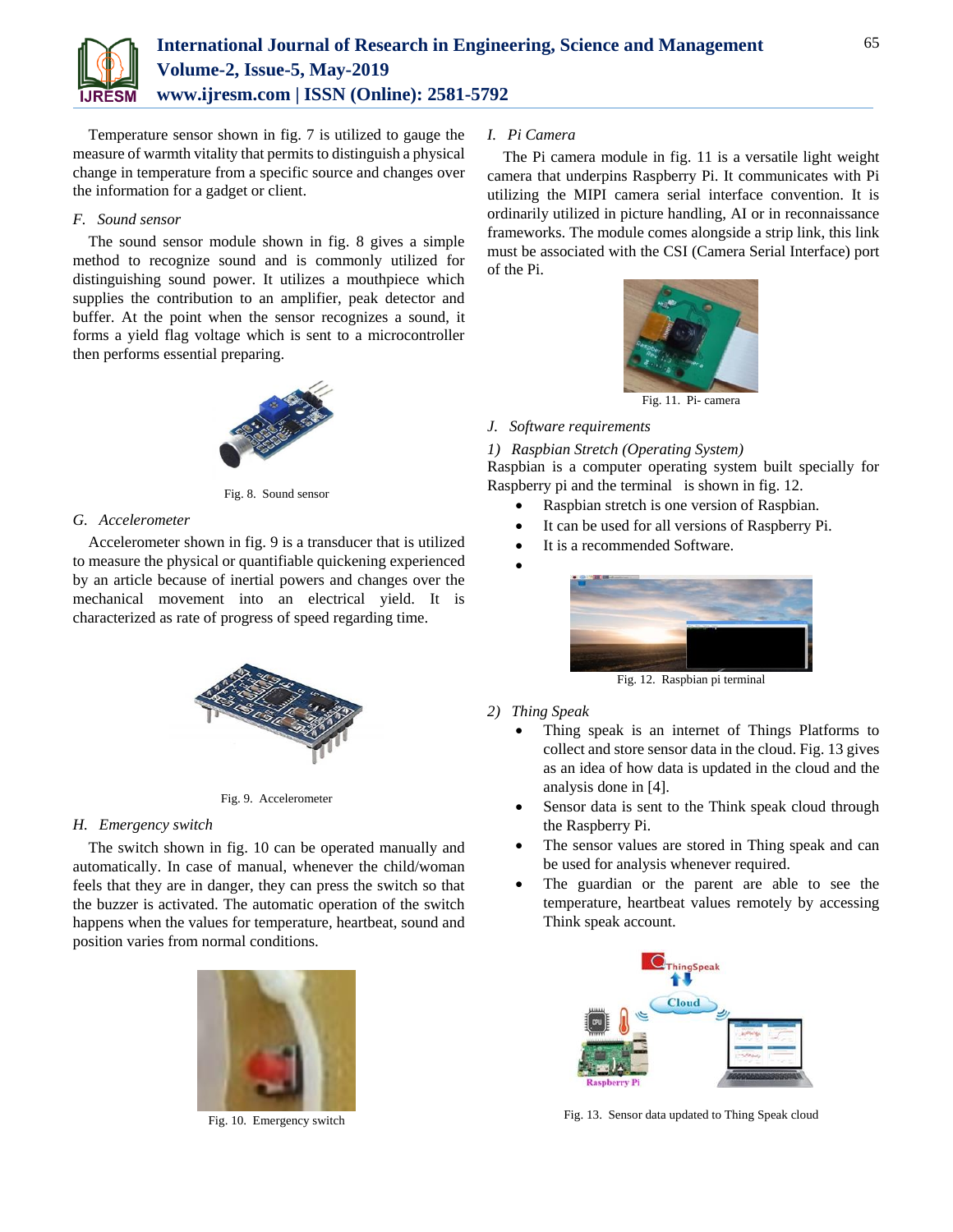

# *3) Twilio*

This is a cloud-based application that is used to send and receive Text messages. In fig. 14 the twilio account creation snapshot is given.



Fig. 14. Twilio account snapshot

# *4) VNC Viewer*

VNC Viewer provides you with remote access to your picked PC. Virtual Network Computing (VNC) is a graphical desktop sharing framework to remotely control another computer [5]. Its aids in making a virtual work area condition. In the event that your host PC is on a similar neighborhood arrange (for example associated with a similar Wi-Fi or Ethernet organize), at that point you can make a direct VNC association with your Raspberry Pi. Fig. 15 is the snapshot of VNC viewer.



Fig. 15. Virtual screen desktop

## **4. Expected outcomes**

The platform on which this project will be implemented is the PIC16F77A microcontroller board that performs the conversion of analog signals to digital values. Thus, the controller acts as an analog to digital converter (ADC). The digital values are fed to raspberry pi and the functions of transmitting and receiving SMS, is provided by GSM Module using GSM network. Additional modules employed will provide current location of child and women in terms of latitude and longitude on the google maps that is sent to the guardians via SMS thereby providing maximum accuracy [7]. In the scenario, a lost child or women in danger sends a predefined keyword as SMS to the wearable device which alerts by sending location to designated individual. Additionally, the wearable equipped with distress alarm buzzer which sets to active when the sensors value goes abnormal. Hence the buzzer is louder enough and can be heard by the people nearby from a substantial distance. The proposed wearable device in the form of wrist band will be communicating with the guardians via SMS through GSM which ensures secure and reliable communication link. Customization of wearable can be achieved as per our requirements by reprogramming the PIC system.

The project shall achieve following outcomes:

- With aid of GSM module, current location of child or women can be detected accurately in a short span of time
- Predefined values in the sensors can monitor minimal health condition of child of child in order to take immediate action when the values increase above the threshold.
- To prevent an individual from drooping, we have accelerometer that determines the change in body position of child.
- In Panic situation of child or women the device notifies parent or guardian revealing child's or women's distress.



Fig. 16. Expected product

## **5. Future scope**

- The size of components used in the project can be decreased by a process called micro fabrication, so that it can be transformed into a wristwatch.
- Emergency calling feature can be incorporated wherein women or child under panic circumstances can contact police for assistance.
- SMS can be sent to more than one individual.

#### **6. Conclusion**

To save time and reduce crimes happening we are developing smart child and adult security system which is wearable. This helps guardians to locate their children and women faster and precisely using internet of things. The present work reduces the human effort and particularly mother's stresses in working times about child. The device affords above scope for modifications for further improvements and operational efficiency, which should make it commercially available and attractive.

#### **References**

- [1] A. Jatti, M. Kannan, R. M. Alisha, P. Vijayalakshmi and S. Sinha, "Design and development of an IOT based wearable device for the safety and security of women and girl children," *2016 IEEE International Conference on Recent Trends in Electronics, Information & Communication Technology (RTEICT)*, Bangalore, 2016, pp. 1108-1112.
- [2] David Hanes, Gonzalo, Patrick Grosetete, Robert, Barton, Jerome Henry "IoT Fundamental and Networking Technologies, Protocols".